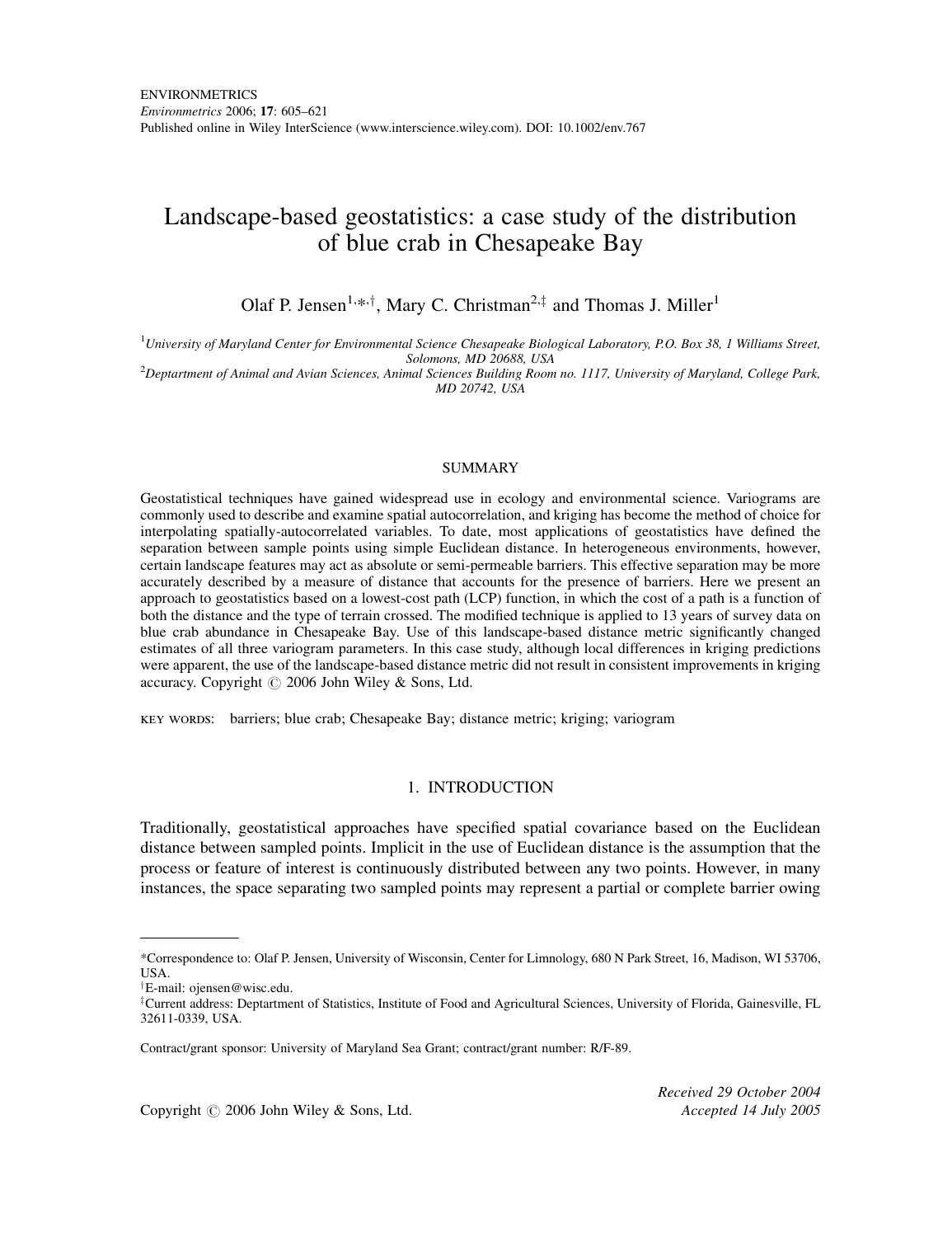to biological or physical characteristics of the intervening space. Presumably, the presence of such barriers should impact the distribution of the process or feature. However, the influence of barriers in geostatistical analyses has been largely ignored.

Barriers are common in coastal or estuarine environments and in river networks. Ignoring such landscape complexity can result in inaccurate interpolation across barriers and misspecification of the spatial covariance structure (Rathbun, 1998). Previous approaches to variogram modeling and kriging using alternative non-Euclidean distance metrics explored the impact of the alternative distance metrics on model predictions (Little et al., 1997; Rathbun, 1998); however, they have either not made use of efficient GIS algorithms and available habitat classification maps (Rathbun, 1998) or are difficult to apply to systems which do not approximate a linear network (e.g., Little *et al.*, 1997; Gardner et al., 2003).

## 1.1. The Importance of barriers in environmental modeling

Spatial heterogeneity is a common feature of nearly all landscapes and can have important consequences for the way organisms move and interact. One of the simplest but most important impacts of spatial heterogeneity occurs when one habitat type serves as a barrier to movement and dispersal. Barriers are important in determining biogeographic, ecological, and evolutionary patterns (Grinnell, 1914; MacArthur and Wilson, 1967; Gilpin and Hanski, 1991; Brown, 1998). The recognition of barriers, however, has been restricted generally to a few high-profile models that explicitly describe their effects (e.g., island biogeography and metapopulation dynamics). As habitat fragmentation and isolation continue to increase, barriers will be an increasingly important component of many landscapes.

Barriers are a prominent feature of the landscape of stream and estuarine systems. It has long been recognized by stream ecologists that Euclidean distance is an inappropriate metric, and distance measured along the thalweg (i.e., the center of the stream channel) is commonly used. This metric recognizes that most processes measured in a stream are continuous only within the aquatic habitat. Many estuaries are characterized by highly invaginated shorelines where converging tributaries are separated by narrow peninsulas of land. Conditions on opposite sides of a peninsula can show much greater variation than their geographic proximity suggests. In some cases, because of differences in the geology or land use of their watersheds, adjacent tributaries show remarkable differences in their chemical and biological characteristics (Pringle and Triska, 1991). Not surprisingly then, the first attempts to incorporate the effects of barriers into geostatistical modeling occurred in estuaries (Little et al., 1997; Rathbun, 1998).

## 1.2. Geostatistics and ecological landscapes

Heterogeneous landscapes can impose patterns that violate the assumptions of geostatistics (Cressie, 1993). For example, the strongest assumptions of the geostatistical model, those of second-order stationarity (spatial constancy of the mean and variance) and isotropy (directional constancy of the variogram), are likely to be violated in the presence of any ecologically important gradients in the landscape. In a simple example, a resource gradient in a meadow may result in a trend in mean plant density along the gradient (violation of the constant mean assumption). Spatial autocorrelation is likely to be stronger and extend further when measured perpendicular to the resource gradient (i.e., at similar resource levels), and consequently the variograms will exhibit anisotropy. This effect is often seen in data from coastal systems in which autocorrelation extends further when measured parallel to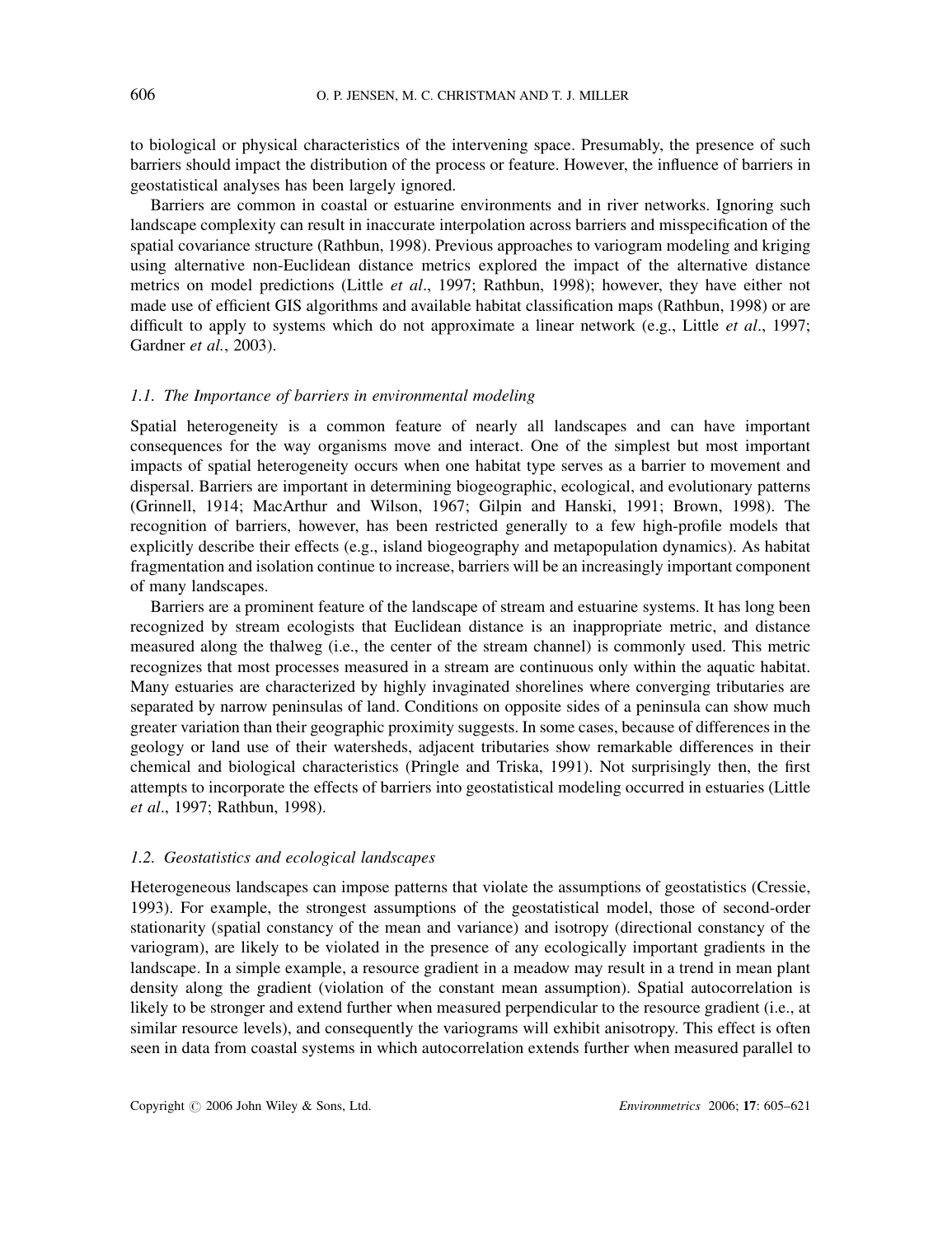the shoreline, that is, along rather than across depth contours. While such landscape characteristics can lead to violation of the assumptions of geostatistical methods, they often represent useful information about the underlying processes being studied. For example, in a study of snow thickness on various types of sea ice, anisotropy in variograms of snow depth highlighted the important role of prevailing wind direction in determining spatial patterns of snow distribution (Iacozza and Barber, 1999). Checking for and correcting such landscape-induced violations of the assumptions have become integral steps in geostatistical modeling through the introduction of easily applied corrections such as detrending, variogram models that incorporate geometric anisotropy, and universal kriging.

However, efficient and easily implemented solutions to landscape barriers have not been available, and so their impacts have been largely ignored. A commonly-used approach to interpolation in the presence of barriers, which is implemented in many GIS programs, is to simply reject points that are separated by a barrier. This approach effectively divides the prediction area into many convex regions in which only points contained within a given region are used for prediction. In complex landscapes with many barriers, this approach limits the number of points used for prediction in some areas, and therefore greater sample sizes are needed to achieve the same degree of accuracy.

While a simple test for the presence of influential barriers is not available, we can define conditions under which they may be important. Barriers are likely to have a substantial impact on geostatistical interpolation only when the following two general conditions apply:

- (1) The extent of the survey and the prediction areas are larger than the scale at which barriers intervene. For example, peninsulas may be effective barriers to the dispersal of marine organisms among adjacent bays, yet they would have little impact on predictions if the survey and the prediction area were limited to a single bay.
- (2) The range of spatial autocorrelation is greater than the scale at which barriers intervene. In an estuary, we would expect little impact if the Euclidean distance between sample or prediction points in adjacent tributaries was greater than the range parameter from the variogram. This is because points separated by a distance greater than the range are essentially uncorrelated and receive very little weight when predictions are made.

Visual inspection of the sample and prediction points on a map of the underlying landscape can determine quickly whether the first condition applies. It is more difficult, however, to determine a priori whether the range is greater than the scale at which barriers intervene since barriers may influence the empirical variogram and consequently affect the estimate of the range.

Here we present an approach to incorporate the effects of barriers in geostatistical analyses. This approach makes use of common GIS algorithms for calculating distances that are weighted based on the 'cost' of the habitat type through which a given path passes. As an example, we apply the technique to data on the spatial distribution of blue crab (Callinectes sapidus) in Chesapeake Bay.

## 2. METHOD

## 2.1. Landscape-based distance metrics

What are appropriate alternatives to Euclidean distance when barriers exist and the spatial scale of the modeling effort and the range of spatial autocorrelation make them relevant? Sampson and Guttorp (1992) suggest an empirical non-parametric approach to determining the appropriate distance metric in cases where a time series of observations for each sample site is available. Such a data-rich environment, however, is likely to be the exception in environmental applications. In his work,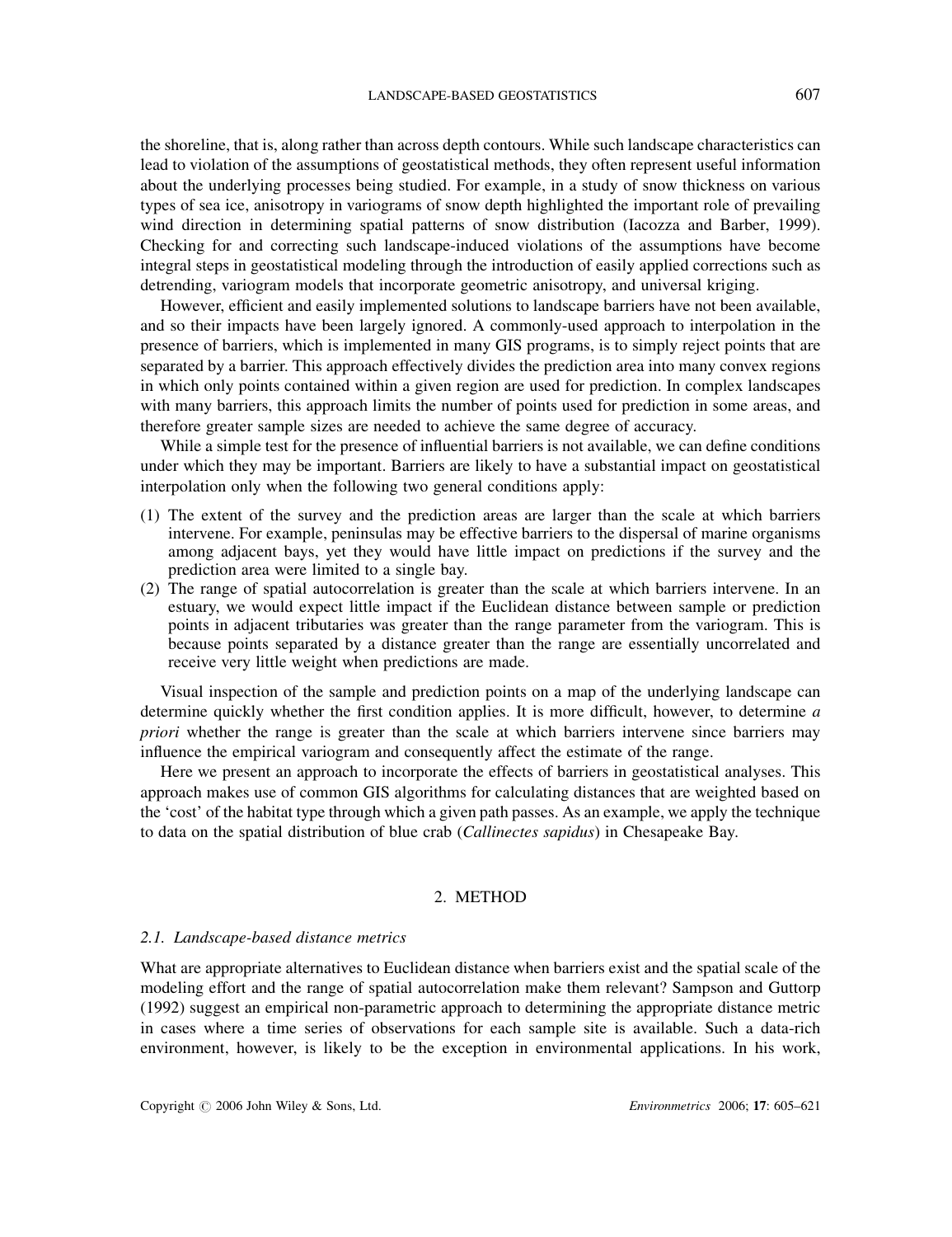Rathbun (1998) divided the study region into a series of adjacent convex polygons based on a digitized shoreline of the estuary. This approach split the estuary into increasingly smaller polygons until the shortest through water distance between all sample points was achieved. Little *et al.* (1997) recognized the suitability of a GIS as an efficient environment for conducting this type of spatial calculation. They defined a network of line segments connecting points in an estuary. Variations of this linear network approach have been used to model water temperatures (Gardner  $et$  al., 2003) and fish abundance (Torgersen et al., 2004; Ganio et al., 2005) in stream networks. While computationally efficient for narrow regions where movement is only possible along one dimension, this approach is difficult to apply in the more open portions of an estuary where distance both along and across the principal axis of the estuary must be considered.

Here we develop a distance metric that is equally applicable to both linear networks and open areas and accounts for the presence of barriers in terrestrial or aquatic landscapes. The distances are calculated using the cost-weighted distance function common to many GIS programs. This raster function calculates the lowest-cost distance from a cell to any other cell in a digitized map. Cost is defined by a function that represents the relative ease of movement through the associated habitat type. Diagonal movements are allowed, and their cost is estimated from the length of the diagonal rather than the cell size. The total cost of a given path is the sum of the individual cost cells encountered along that path multiplied by the cell size. For each point in the survey data set, a distance raster map is produced that represents the lowest-cost distance from the cell to any sample point. This distance raster is sampled at each of the other sample and prediction locations and the corresponding values are stored in a table of distances. We note that when the landscape is defined in terms of absolute barriers, the binary case, passable habitat is given a cost of one while barrier habitat is given an infinite cost (e.g., a 'no data' value). However, the approach need not assign costs in this binary manner and is generally expandable to any cost function.

Krivoruchko and Gribov (2002) applied a technique similar to the one developed here for calculating a lowest-cost path (LCP) distance and used it to model air quality in California. They used a digital elevation model (DEM) to define a cost map representing the relative impedance of the environment to the spread of air pollution. Regions with steep changes in elevation were given a higher cost than flat land in order to account for the preferential spread of air masses along rather than across elevation contours. Interpolation was conducted using the inverse distance weighted method. Visual inspection of interpolated maps based on Euclidean distance and those produced using the landscapebased distance support the use of the latter technique. Importantly, however, Krivorucko and Gribov (2002) did not present any quantitative comparisons of the prediction accuracy of alternative distance metrics or the effects of the distance metric on variograms.

## 2.2. Validity of the covariance matrix

A currently unresolved problem with using a landscape-based distance metric for kriging is assuring the validity of the covariance matrix (Rathbun, 1998). There is no guarantee that the covariance function,  $C(x)$ , for a given combination of variogram model and non-Euclidean distance metric will be non-negative definite. That is:

$$
\sum_{i=1}^{m} \sum_{j=1}^{m} a_i a_j C(s_i - s_j) \ge 0
$$

Copyright  $\odot$  2006 John Wiley & Sons, Ltd. Environmetrics 2006; 17: 605–621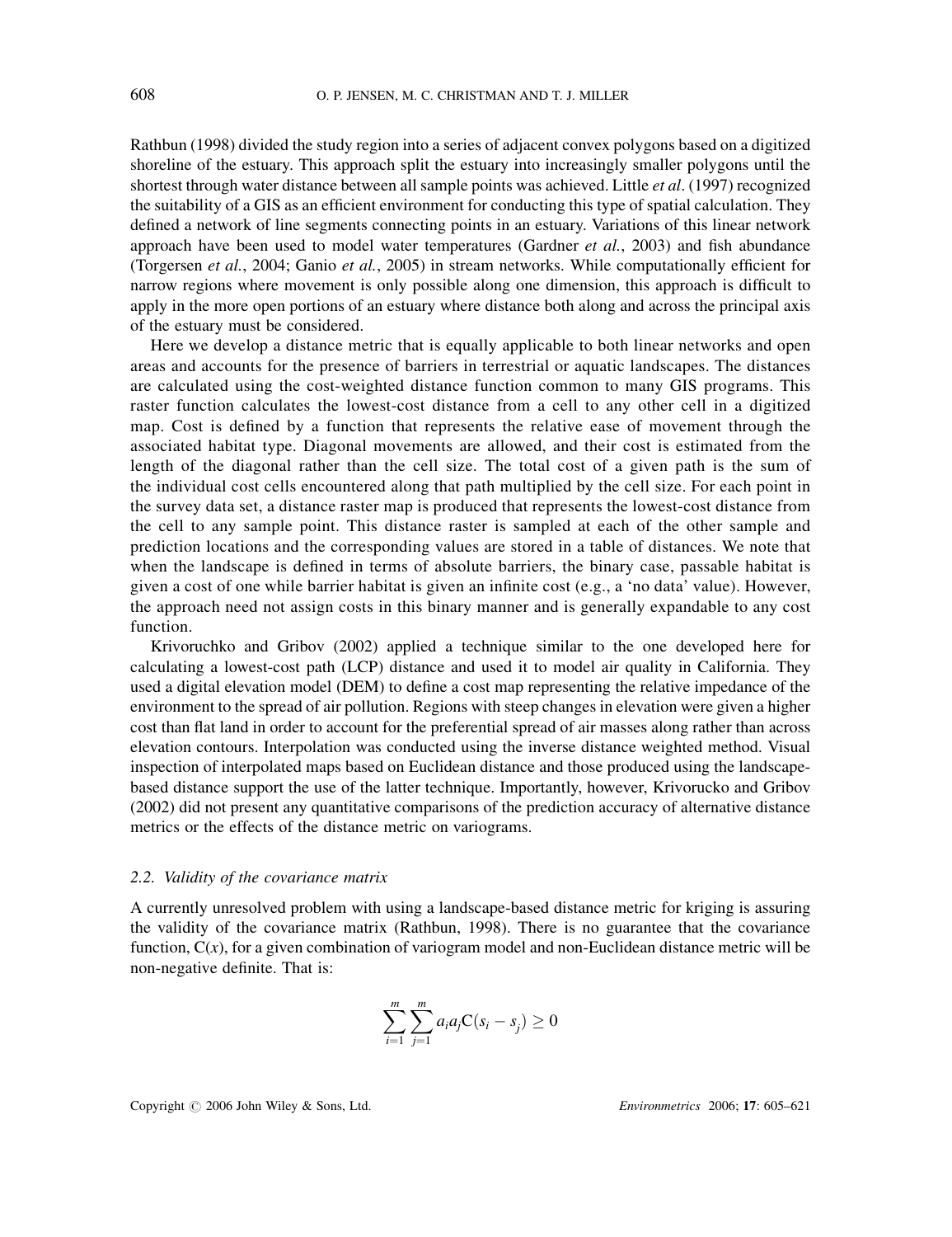where  $s_i$  and  $a_i$  represents all finite collections of spatial location  $\{s_i : i = 1, \ldots, m\}$  and real numbers  ${a_i : i = 1, \ldots, m}$  (Cressie, 1993). While criteria for consistently valid combinations of variogram model and distance metric are yet to be determined, candidate covariance functions can be tested and

rejected if they fail to meet the non-negative definiteness criterion. We note that although all of the covariance matrices in this analysis met this criterion, there is no guarantee that this would hold true for the set of all possible sample locations, or for other applications. Importantly, the variograms, spatial autocorrelation statistics, and deterministic interpolation methods are not affected by this problem.

Krivoruchko and Gribov (2002) suggest a moving average approach to estimating the covariance model that is not subject to the same criterion of non-negative definiteness, and Løland and Høst (2003) use multidimensional scaling to create a Euclidean approximation of the water distance. The latter approach remaps sample locations into a new Euclidean space with the result that spatial covariance models based on distances in the new Euclidean space are guaranteed to be valid for most common variogram forms. While computationally efficient, the Løland and Høst (2003) approach represents an approximation of the water distance and the effect of this approximation on variogram model fitting and kriging prediction accuracy has not been examined.

### 3. APPLICATION

We tested our landscape-based approach using data from the winter dredge survey (WDS) of blue crab in Chesapeake Bay. The survey is conducted yearly by the Maryland Department of Natural Resources and the Virginia Institute of Marine Science. These data have been used to quantify crab abundance (Zhang and Ault, 1995), fishery exploitation (Sharov et al., 2003), and crab distribution (Jensen and Miller, 2005) in Chesapeake Bay.

Like many estuaries, the Chesapeake Bay has several tributaries separated by long, narrow peninsulas of land that present a barrier to the distribution of many aquatic variables at a scale that makes them potentially influential for baywide modeling efforts. The tributaries differ widely in the land-use characteristics of their watersheds with some, such as the Potomac River, draining large urban areas, and others, such as the Susquehanna River and many eastern shore tributaries, draining primarily agricultural land. Thus, sample points in adjacent Chesapeake Bay tributaries, although quite close in Euclidean distance, can differ substantially in their chemical and biological characteristics (Dauer et al., 2000).

Preliminary variogram analysis using Euclidean distance showed that blue crab catches exhibit distinct spatial autocorrelation at a range (i.e., 24–55 km) greater than the Euclidean distance separating some sample points in adjacent tributaries. This finding indicates that Euclidean distance-based kriging techniques may rely on samples from adjacent tributaries, and that a landscapebased approach may increase prediction accuracy.

## 3.1. Data

WDS data from 1990 to 2002 were analyzed individually by year. Full details of the survey design and application are provided in Vølstad et al. (2000) and Sharov et al. (2003). Briefly, the survey was conducted during the winter dormant period (December–April) and consisted of a 1-min tow of a 1.83 m wide crab dredge at each station. Stations were chosen randomly each year within geographic strata. From 1993—present, 1255–1599 stations were sampled annually within three strata. During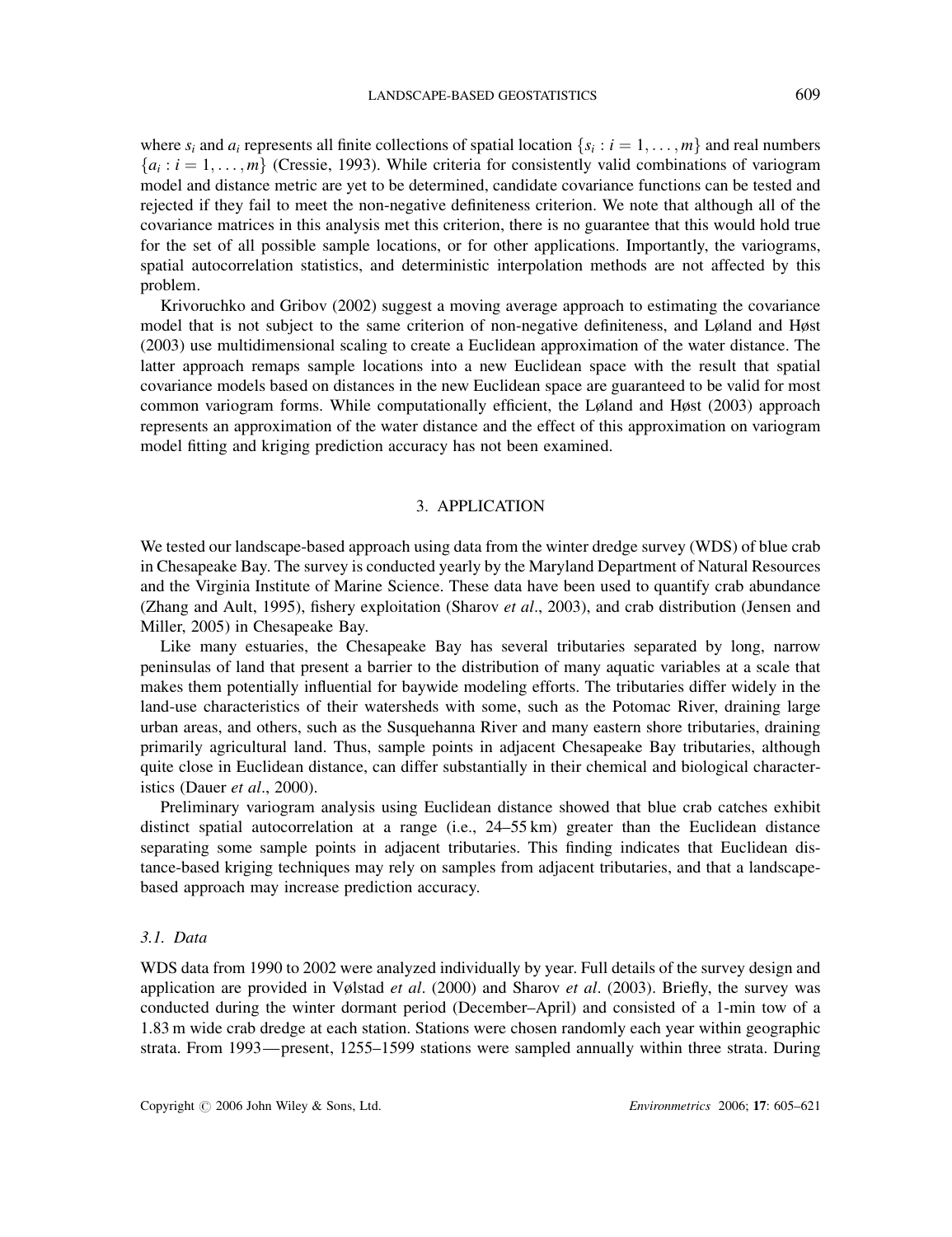the period 1990–1992, there were more strata and generally fewer (867–1395) samples. Figure 1 shows a typical distribution of sample locations and illustrates the shoreline complexity of the Chesapeake Bay and its tributaries.

Depletion experiments (Zhang et al., 1993; Vølstad et al., 2000) were conducted yearly to determine catchability coefficients that could be used to transform survey catches into estimates of absolute abundance based on the fraction of blue crabs caught in a single tow. The variable studied



Figure 1. Sample locations for the 1998 (i.e., winter 1997–1998) Winter Dredge survey of blue crab in Chesapeake Bay. The rectangle represents the region used for the Tangier Sound subset

Copyright  $\odot$  2006 John Wiley & Sons, Ltd. Environmetrics 2006; 17: 605–621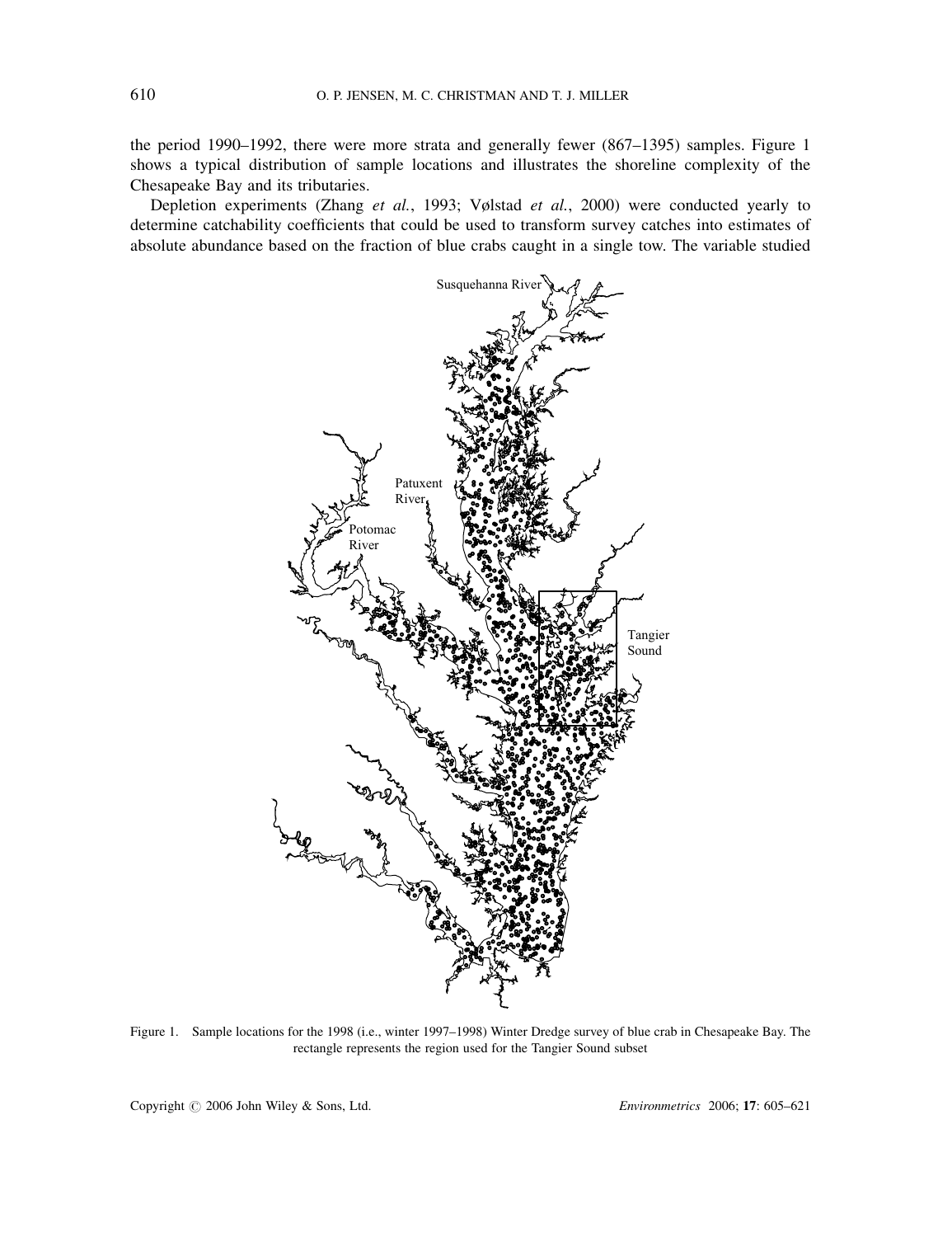here is the density of blue crabs per  $1000 \,\mathrm{m}^2$ , calculated by dividing the absolute abundance estimate by the dredge area swept.

Sample coordinates were based on the starting location of each tow, and the tow distance was calculated from the start and end coordinates determined by Loran-C (early years) or a differential global positioning system (DGPS). Tows shorter than 15 m and longer than 500 m (1.4 per cent of the total data) were not used in this analysis. All coordinates were projected to Universal Transverse Mercator (UTM) zone 18 before analysis. Annual density estimates were detrended to meet the geostatistical assumption of stationarity. Variogram analysis, kriging, and cross-validation were conducted on the residuals. For detrending, a second-order two-dimensional polynomial of spatial trend with interactions was fit to the data for each year. The model was simplified using backward elimination with a significance level of  $a = 0.01$ . This relatively stringent significance level cut-off was used to avoid overfitting the trend.

## 3.2. Incorporation of landscape-based distance into geostatistical algorithms

The detrended residuals were used to calculate empirical variograms for both Euclidean and landscape-based distance metrics. Euclidean distances were calculated using standard algorithms programmed within Matlab (The Mathworks, Cambridge, MA). Intersample LCP distances for every pair of sample locations were calculated using square cells (250 m on a side) and a cost-distance algorithm programmed in the Visual Basic macro language within ArcView v8.3 (ESRI, Redlands, CA) where LCP distance was calculated along the path that minimized the distance function:

$$
\sum_j (C_{ij} \cdot X_j)
$$

where  $C_{ij}$  is the cost coefficient of the *i*th habitat type in the *j*th cell (here  $C_{ij} = 1$  for cells in the water and is effectively infinite for cells on land) and  $X_i$  is the distance across the *j*th individual cell.  $X_i$  is equal to the cell width for cells that are crossed in the North–South or East–West direction or

 $\sqrt{(2 \cdot \text{width}^2)}$  for cells that are crossed diagonally.

Þ Robust variograms were calculated according to Cressie (1993), based on distances from the Euclidean and landscape-based distance matrices. A 250 m bin size was used to calculate the empirical variogram to a distance of 40 km. Exponential and Gaussian variogram models were fit to the empirical variograms using non-linear least squares. The best fitting variogram model, that is, the model with the lowest mean squared error, was used for kriging and variogram comparison. The estimated variogram parameters for the Euclidean and landscape-based distance metrics were compared using signed rank tests where each year represents one observation.

Following variogram selection, kriging was conducted using ordinary kriging algorithms (Journel and Huijbregts, 1978) modified to use Euclidean and landscape-based distances from a user-defined distance matrix and a neighborhood of the 10 nearest points. Matlab functions used in this analysis and a dynamic link library for calculating LCP distances in ArcView v8.3 are available at: http://hjort.cbl.umces.edu/crabs/LCPkrige.html

Blue crab density at the center of each 1 km grid cell was predicted by adding the kriged prediction to the trend. Prediction accuracy for both Euclidean and landscape-based methods was assessed using the prediction error sum of squares (PRESS) statistic divided by  $n - 1$  sample points to allow comparison across years. The PRESS statistic is a cross-validation measure calculated by leaving one observation out of the data set and using the remaining points to predict the value at that site (Draper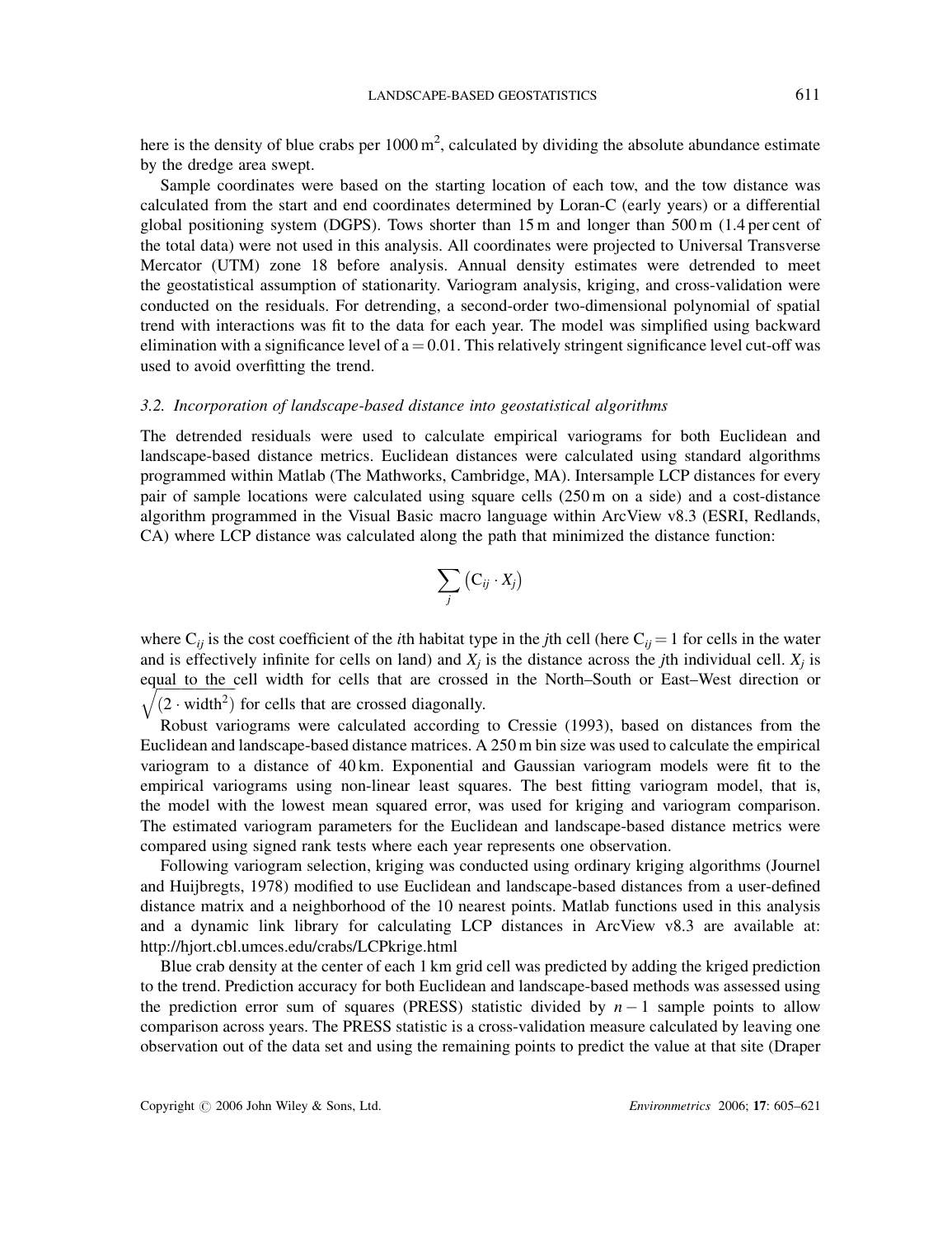and Smith 1981). The PRESS statistic is given by the sum of the squared differences between the predicted and observed values. Predicted abundances were then mapped for visual comparison.

Differences between the two distance metrics are likely to be accentuated as distances between neighboring sample points increase (see condition 1 above). Within a given landscape, increased distance between sample points increases the likelihood that a barrier will intervene at some point along the straight line connecting any two points. Increasing the average distance between pairs of sample points without changing the underlying spatial structure was achieved by taking a random subsample of the data. The potential impact of increased intersample distance was examined by taking 50 random subsamples of 200 sample points drawn from the entire study area and calculating the average difference in PRESS.

Similarly, differences between the Euclidean and LCP-based kriging predictions are likely to be greater in regions of the Bay where more barriers are present (see condition 1 above). In the mainstem of the Bay, few barriers exist, and the Euclidean and LCP distances are likely to be similar. However, between adjacent tributaries and in areas of the Bay with islands and complex shorelines, the Euclidean and LCP distances, and consequently the kriging predictions, are more likely to show differences. To examine these potential regional differences, predictions were made and the PRESS was compared for a subset of the data from Tangier Sound (see Figure 1.), a region with many islands and inlets. This region typically contained from 104 to 259 sample sites per year. A random subsample analysis was also conducted for the Tangier Sound region. For each year of the survey, 50 random subsamples of 50 points each were drawn from the Tangier Sound region and the PRESS was compared as described above.

## 4. RESULTS

Spatial trends in blue crab abundance in Chesapeake Bay were found in all years. In most cases, the underlying trend in crab density  $(D)$  was described by a model of the form

$$
D = \beta_0 + \beta_1 E + \beta_2 N + \beta_{12} E \times N + \varepsilon
$$

where  $E$  refers to the Easting value and  $N$  the Northing value. In two cases, additional terms were found to be significant: the trend model for 1998 included an  $E<sup>2</sup>$  term also, and that for 2000 included an  $E^2$  and an  $N^2$  term.

Gaussian variogram models were chosen for all years, except 1990 and 1992, for which an exponential model provided a better fit (Table 1). In several cases, the exponential model provided a marginally better fit, but was rejected because it resulted in unrealistic variogram parameters (e.g., negative nugget or unrealistically large range). In all years, choice of variogram model was the same for both distance metrics.

Comparison of the variograms calculated under a Euclidean distance metric with those from the LCP distance metric revealed systematic differences in the variogram parameter estimates. Intersample distances calculated using the LCP algorithm were on average  $11-17$  km  $(14$  per cent– 23 per cent) greater than the equivalent Euclidean distances (Table 2). The estimated variogram parameters, nugget, sill, and range, were smaller on average for the LCP distance variograms (Table 1, Figure 2). Compared to the Euclidean distance variograms, the LCP distance variograms had a smaller nugget in 8 out of the 10 years compared, with an average difference of 236 (signed-rank test,  $p = 0.049$ ); a smaller sill in 9 out of 10 years, with an average difference of 1038 (signed-rank test,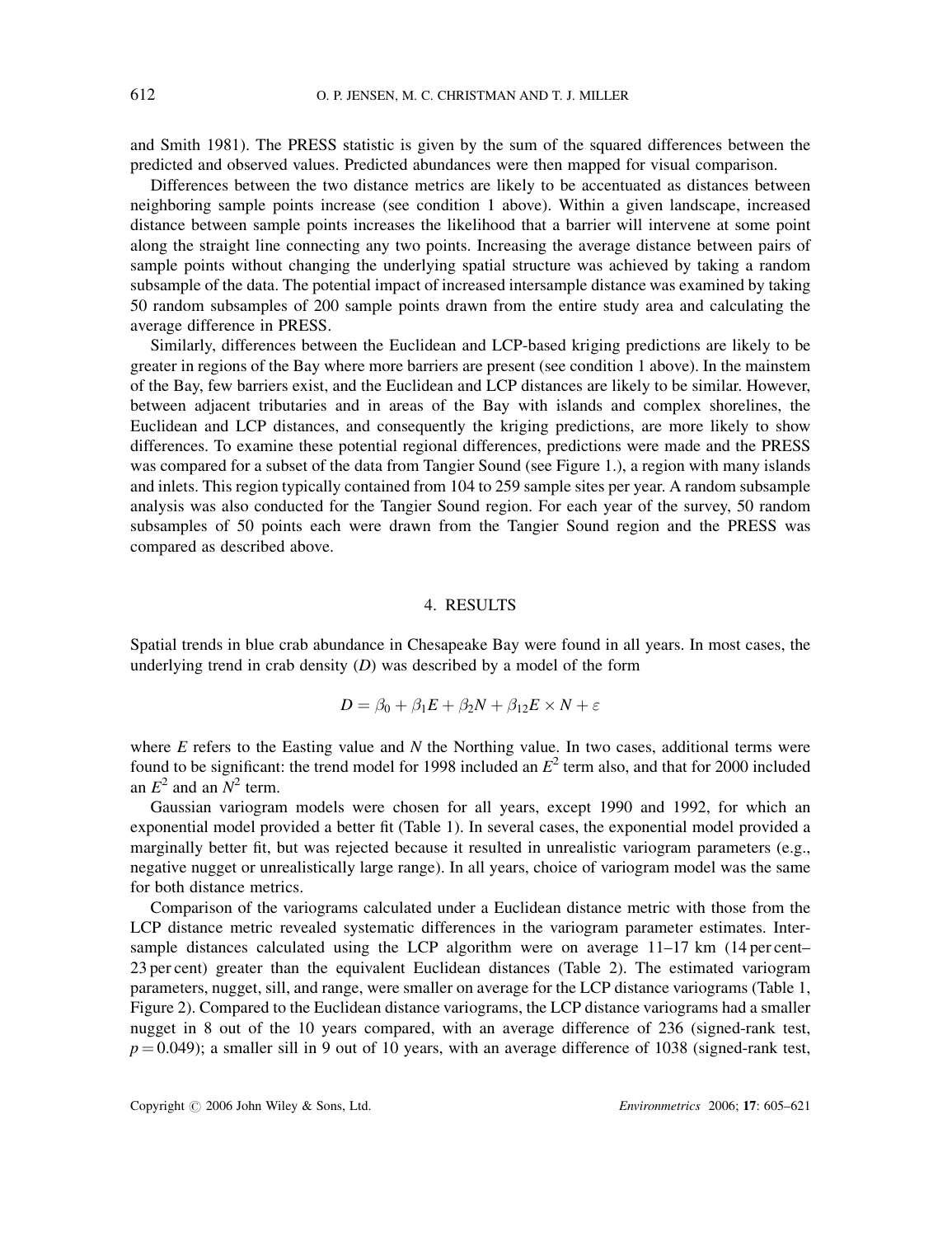| Year | Sample size | Distance metric | Variogram model | Nugget  | Partial sill | Range (km) |
|------|-------------|-----------------|-----------------|---------|--------------|------------|
| 1990 | 863         | Euclidean       | Exponential     | 18 17 3 | 22455        | 54         |
|      |             | <b>LCP</b>      | Exponential     | 16448   | 25042        | 55         |
| 1991 | 964         | Euclidean       | Gaussian        | 9736    | 30484        | 55         |
|      |             | <b>LCP</b>      | Gaussian        | 8000    | 12000        | 30         |
| 1992 | 1392        | Euclidean       | Exponential     | 792     | 1408         | 25         |
|      |             | <b>LCP</b>      | Exponential     | 763     | 997          | 16         |
| 1993 | 1253        | Euclidean       | Gaussian        | 6963    | 20254        | 50         |
|      |             | <b>LCP</b>      | Gaussian        | 6000    | 6000         | 35         |
| 1994 | 1427        | Euclidean       | Gaussian        | 7108    | 885          | 35         |
|      |             | <b>LCP</b>      | Gaussian        | 7000    | 900          | 30         |
| 1995 | 1598        | Euclidean       | Gaussian        | 1324    | 10165        | 49         |
|      |             | <b>LCP</b>      | Gaussian        | 1178    | 5436         | 41         |
| 1996 | 1580        | Euclidean       | Gaussian        | 3877    | 11461        | 34         |
|      |             | <b>LCP</b>      | Gaussian        | 3444    | 7453         | 28         |
| 1997 | 1587        | Euclidean       | Gaussian        | 2848    | 6075         | 29         |
|      |             | <b>LCP</b>      | Gaussian        | 2860    | 4446         | 29         |
| 1998 | 1573        | Euclidean       | Gaussian        | 1160    | 1580         | 33         |
|      |             | <b>LCP</b>      | Gaussian        | 1195    | 1222         | 38         |
| 1999 | 1519        | Euclidean       | Gaussian        | 581     | 2042         | 33         |
|      |             | <b>LCP</b>      | Gaussian        | 564     | 1181         | 27         |
| 2000 | 1511        | Euclidean       | Gaussian        | 592     | 1220         | 24         |
|      |             | LCP             | Gaussian        | 587     | 1075         | 23         |
| 2001 | 1556        | Euclidean       | Gaussian        | 281     | 1114         | 25         |
|      |             | <b>LCP</b>      | Gaussian        | 263     | 830          | 22         |
| 2002 | 1530        | Euclidean       | Gaussian        | 416     | 1409         | 35         |
|      |             | <b>LCP</b>      | Gaussian        | 377     | 867          | 30         |

Table 1. Summary of variogram model parameters. Numbers in italics denote parameters that were fit by eye and were not used in variogram comparisons

Table 2. Baywide. Prediction error sum of squares (PRESS) for kriging predictions based on Euclidean and lowest-cost path (LCP) distance metrics, the per cent difference in PRESS between the two metrics (positive numbers indicate greater prediction accuracy for the LCP metric), the average increase in intersample distance for the LCP metric, and the mean percent difference over 13 years

| Year | Euclidean PRESS<br>$(\times 10^3)$ | <b>LCP PRESS</b><br>$(\times 10^3)$ | Percent<br>difference | Average absolute<br>increase in intersample<br>distance (km) | Average percent<br>increase in intersample.<br>distance |
|------|------------------------------------|-------------------------------------|-----------------------|--------------------------------------------------------------|---------------------------------------------------------|
| 1990 | 65.64                              | 65.09                               | 0.84                  | 16.84                                                        | 23.12                                                   |
| 1991 | 61.08                              | 61.53                               | $-0.73$               | 12.13                                                        | 15.27                                                   |
| 1992 | 6.46                               | 6.49                                | $-0.47$               | 12.77                                                        | 16.53                                                   |
| 1993 | 38.00                              | 38.21                               | $-0.54$               | 14.60                                                        | 20.11                                                   |
| 1994 | 29.57                              | 29.48                               | 0.28                  | 16.19                                                        | 21.10                                                   |
| 1995 | 19.80                              | 19.63                               | 0.87                  | 14.13                                                        | 18.99                                                   |
| 1996 | 50.00                              | 49.99                               | 0.01                  | 12.87                                                        | 16.83                                                   |
| 1997 | 16.12                              | 16.19                               | $-0.41$               | 11.10                                                        | 14.52                                                   |
| 1998 | 9.58                               | 9.68                                | $-1.04$               | 11.86                                                        | 15.65                                                   |
| 1999 | 10.23                              | 10.14                               | 0.95                  | 11.87                                                        | 15.44                                                   |
| 2000 | 5.24                               | 5.23                                | 0.11                  | 11.34                                                        | 14.50                                                   |
| 2001 | 4.49                               | 4.65                                | $-3.46$               | 11.06                                                        | 14.09                                                   |
| 2002 | 6.10                               | 6.04                                | 0.94                  | 11.68                                                        | 15.30                                                   |
|      |                                    | mean:                               | $-0.20$               | 12.96                                                        | 17.03                                                   |

Copyright  $\odot$  2006 John Wiley & Sons, Ltd. Environmetrics 2006; 17: 605–621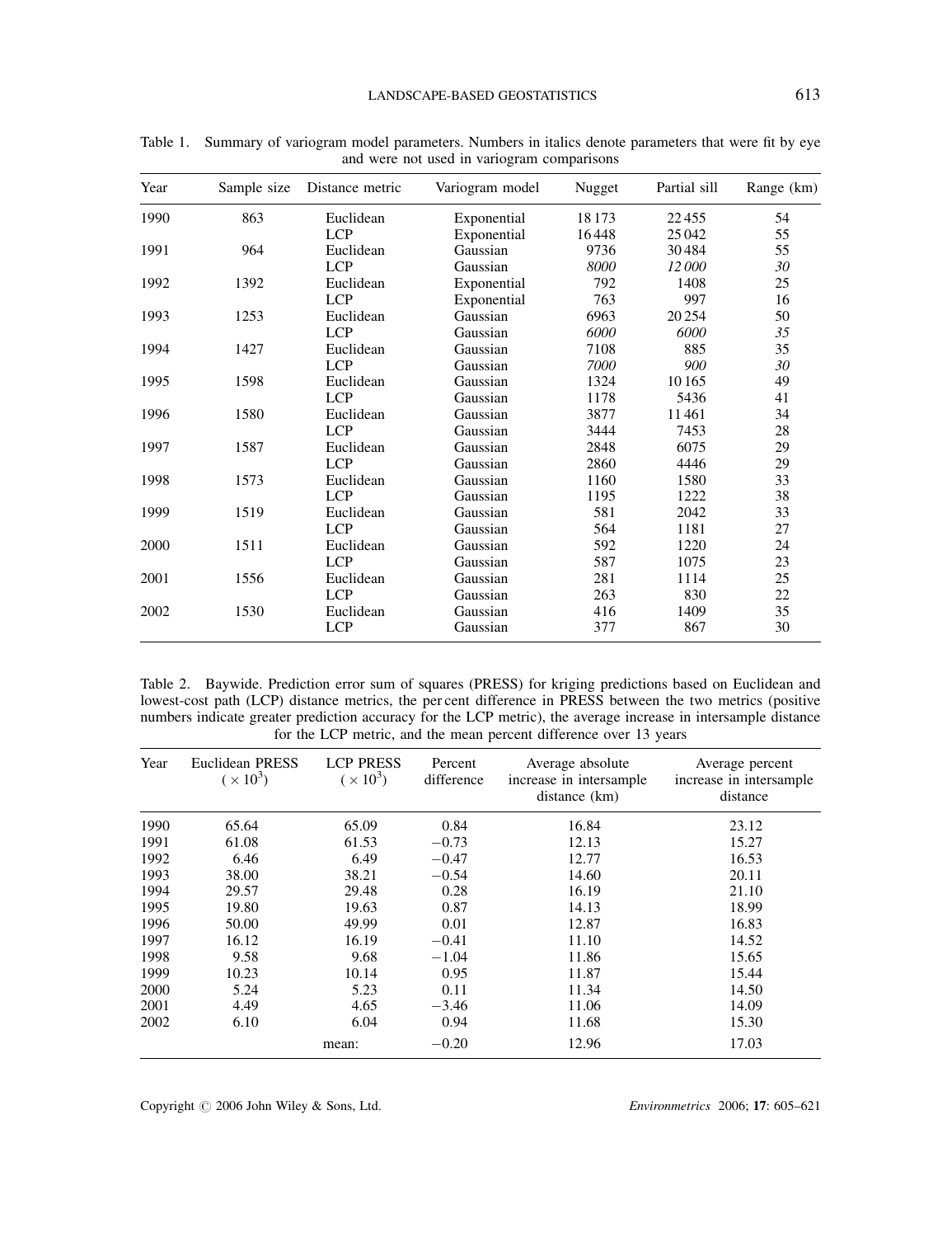

Figure 2. Comparison of the nugget (a), sill (b), and range (c) parameters from variograms based on Euclidean and lowest cost path (LCP) distance metrics. The black line represents equality

 $p = 0.049$ ); and a smaller range in 8 out of 10 years, with an average difference of 3.32 km (signedrank test,  $p = 0.049$ ). The effect of this pattern of differences was to reduce the inter-station variability at any given distance. Representative variograms are shown for 1996 (Figure 3a), a year of relatively small (0.01 per cent) difference in prediction accuracy and for 2001 (Figure 3b), the year of greatest difference (3.46 per cent) in prediction accuracy. The variograms for 2001 were an example of a case where the exponential variogram provided a somewhat better fit than the Gaussian model, but was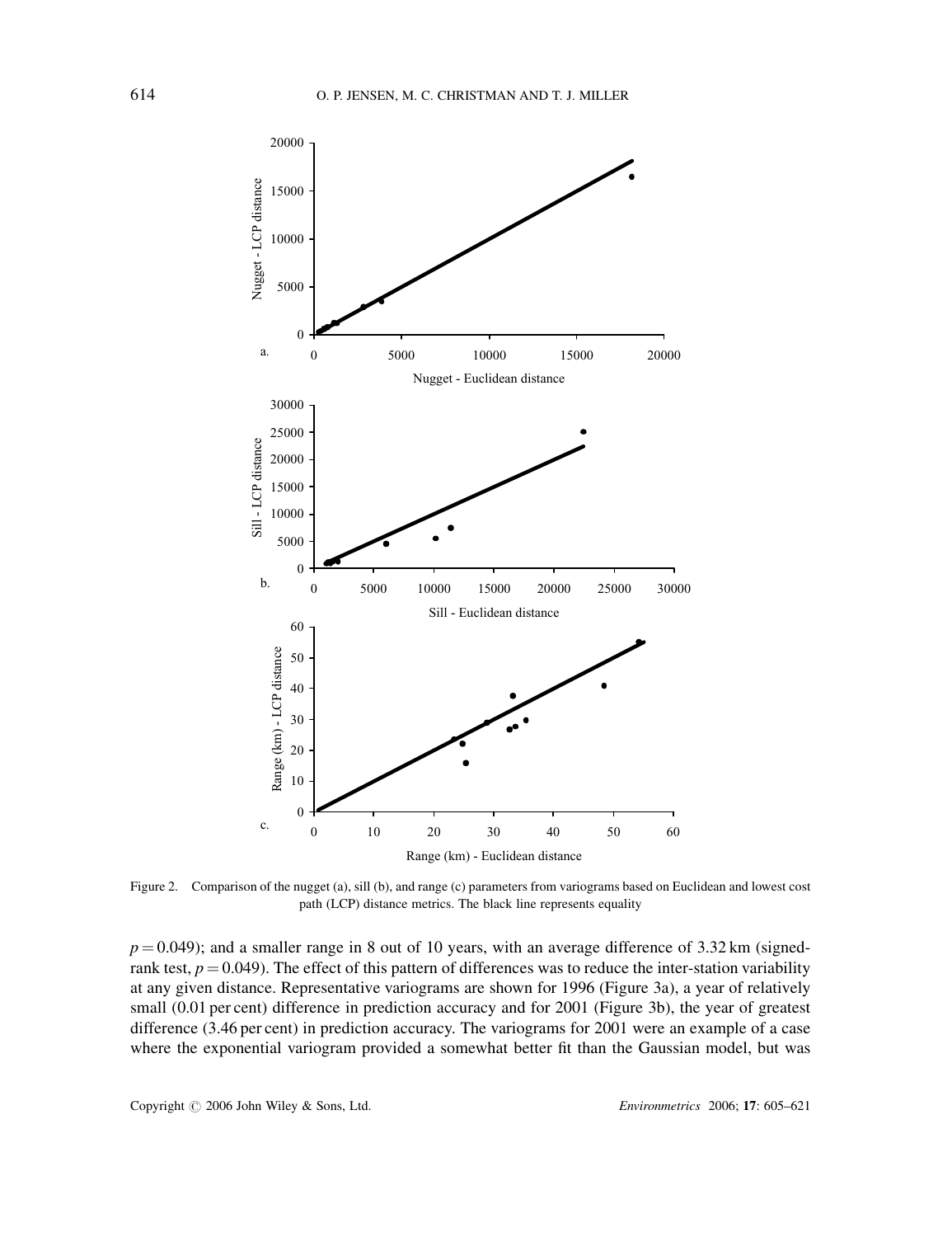

Figure 3. Euclidean and LCP distance-based variograms for 1996 (a) and 2001 (b)

rejected because it resulted in an unrealistically high estimate of the range. In both years, the estimated nugget, partial sill, and range were smaller for the LCP distance metric.

Despite this difference in the distances and in the variogram parameter estimates, the PRESS statistic comparison showed little difference in prediction accuracy between the two distance metrics (Table 2). The LCP algorithm did not always result in a lower PRESS than the Euclidean approach. Of the 13 years of survey data tested, only 7 showed greater prediction accuracy when LCP distance was used. Absolute difference in PRESS ranged from 0.01 per cent to 3.46 per cent with a mean increase in PRESS of 0.2 per cent when LCP distance was used.

Results of the PRESS comparisons were similar for the Tangier Sound subset and both random subsamples, scenarios in which we expected the LCP algorithm to be at an advantage (Table 3). The direction of the difference in PRESS was not consistent. Seven out of 13 years for Tangier Sound had greater prediction accuracy when LCP distance was used. In Tangier Sound, the difference in PRESS ranged from 0.15 per cent to 8.45 per cent with a mean increase in PRESS of 0.94 per cent when LCP distance is used. When smaller randomly selected subsets of the data were analyzed, 4 out of 13 years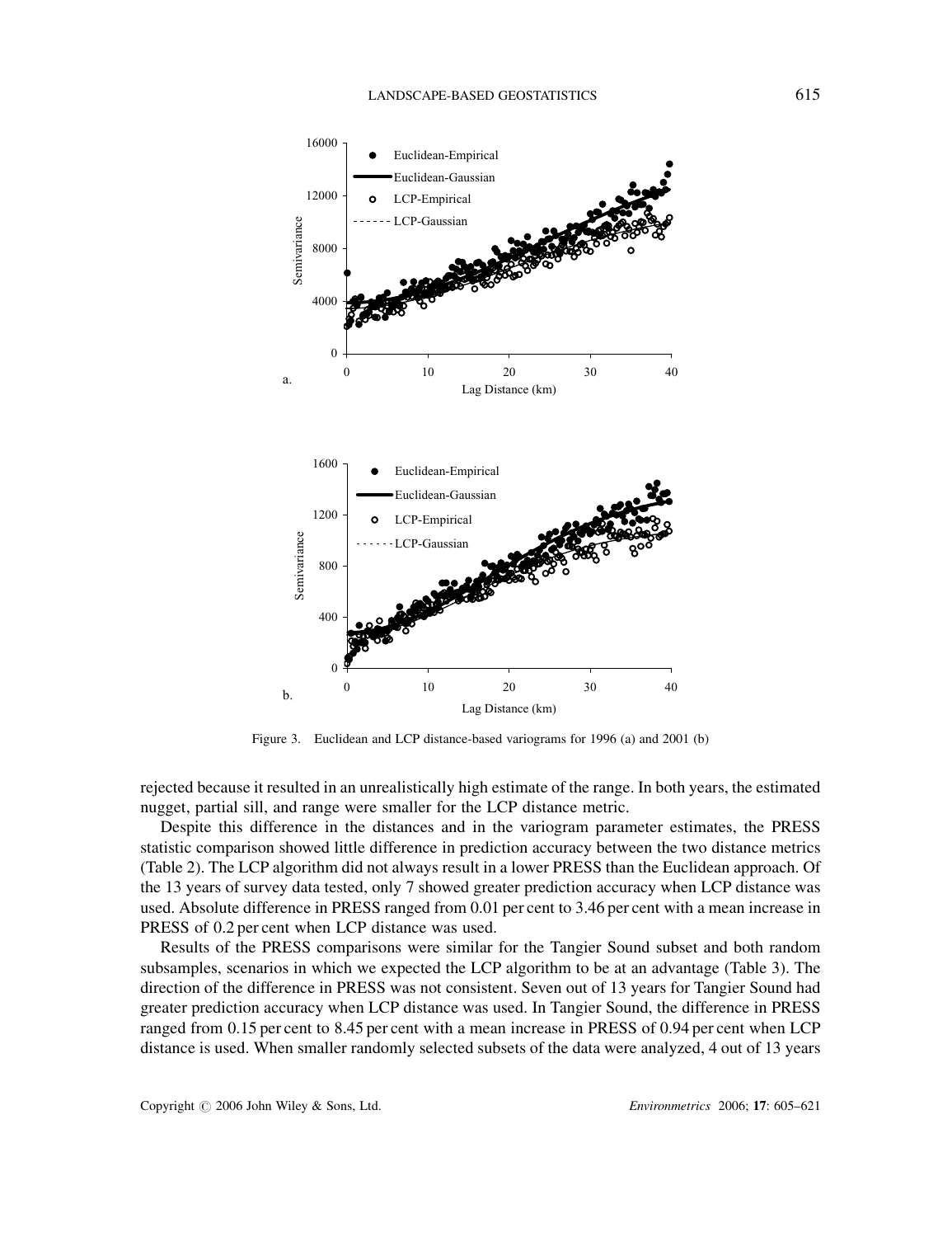| Year | Tangier Euclidean<br>PRESS $(\times 10^3)$ | Tangier LCP<br>PRESS $(\times 10^3)$ | Tangier percent<br>difference | Baywide random<br>subsample percent<br>difference | Tangier random<br>subsample percent<br>difference |
|------|--------------------------------------------|--------------------------------------|-------------------------------|---------------------------------------------------|---------------------------------------------------|
| 1990 | 31.60                                      | 31.28                                | 1.02                          | $-0.36$                                           | $-0.30$                                           |
| 1991 | 5.78                                       | 5.91                                 | $-2.22$                       | 0.55                                              | $-0.93$                                           |
| 1992 | 1.30                                       | 1.31                                 | $-0.92$                       | $-0.74$                                           | $-0.04$                                           |
| 1993 | 0.30                                       | 0.33                                 | $-8.45$                       | $-0.84$                                           | $-9.18$                                           |
| 1994 | 10.93                                      | 10.89                                | 0.38                          | 0.67                                              | 0.34                                              |
| 1995 | 3.55                                       | 3.41                                 | 3.98                          | $-0.05$                                           | $-3.62$                                           |
| 1996 | 5.38                                       | 5.33                                 | 0.87                          | $-1.29$                                           | 0.42                                              |
| 1997 | 1.72                                       | 1.70                                 | 0.70                          | 0.07                                              | $-0.78$                                           |
| 1998 | 1.29                                       | 1.29                                 | 0.15                          | $-0.86$                                           | 0.56                                              |
| 1999 | 0.51                                       | 0.51                                 | 1.15                          | 1.47                                              | 0.76                                              |
| 2000 | 1.22                                       | 1.23                                 | $-1.15$                       | $-0.86$                                           | $-1.31$                                           |
| 2001 | 0.80                                       | 0.86                                 | $-7.29$                       | $-0.46$                                           | $-2.62$                                           |
| 2002 | 0.44                                       | 0.44                                 | $-0.41$                       | $-0.58$                                           | $-0.83$                                           |
|      |                                            | mean:                                | $-0.94$                       | $-0.25$                                           | $-1.35$                                           |

Table 3. Tangier Sound and Baywide random subsample. PRESS for kriging predictions based on Euclidean and LCP distance metrics, the percent difference in PRESS between the two metrics (positive numbers indicate greater prediction accuracy for the LCP metric), and the mean percent difference over 13 years. Only the mean percent difference in PRESS is given for the random subsamples

for both the baywide and Tangier Sound random subsamples had greater prediction accuracy when LCP distance was used. For the baywide random subsamples, the difference in PRESS ranged from 0.07 per cent to 1.47 per cent with a mean increase in PRESS of 0.25 per cent when LCP distance is used. Similarly, the Tangier Sound random subsample showed an average increase in PRESS of 1.35 per cent for the LCP metric.

Consistent with the small differences in PRESS, maps of predicted blue crab density show broadly similar patterns. Baywide patterns of blue crab distribution appear similar between the two methods in both 1996 (Figure 4) and 2001 (Figure 5). Small-scale differences are apparent, however, especially in the unsampled upper reaches of some tributaries. In the upper Potomac River, for example, the Euclidean-based map for 1996 (Figure 4a) shows high-predicted density because the nearest samples (by Euclidean distance) are high values in the adjacent Patuxent River. The LCP-based maps for the same year (Figure 4b) predict low abundance in the upper Potomac River based on the nearest samples downstream.

## 5. DISCUSSION

Differences in prediction accuracy were expected to result from the impact of the landscape-based distance metric at two distinct stages of the geostatistical modeling process: variogram estimation and kriging. Use of an LCP distance metric changed estimates of the underlying spatial structure as summarized in the variogram. Estimates of all three variogram parameter estimates were significantly lower under the landscape-based distance metric, indicating lower variation and a shorter estimated distance of spatial autocorrelation (range). In our kriging analysis, predictions at a point were based on a weighted sum of the 10 nearest neighboring points. The landscape-based distance metric also changed the sample points (and their weights) employed in kriging, reducing the importance of points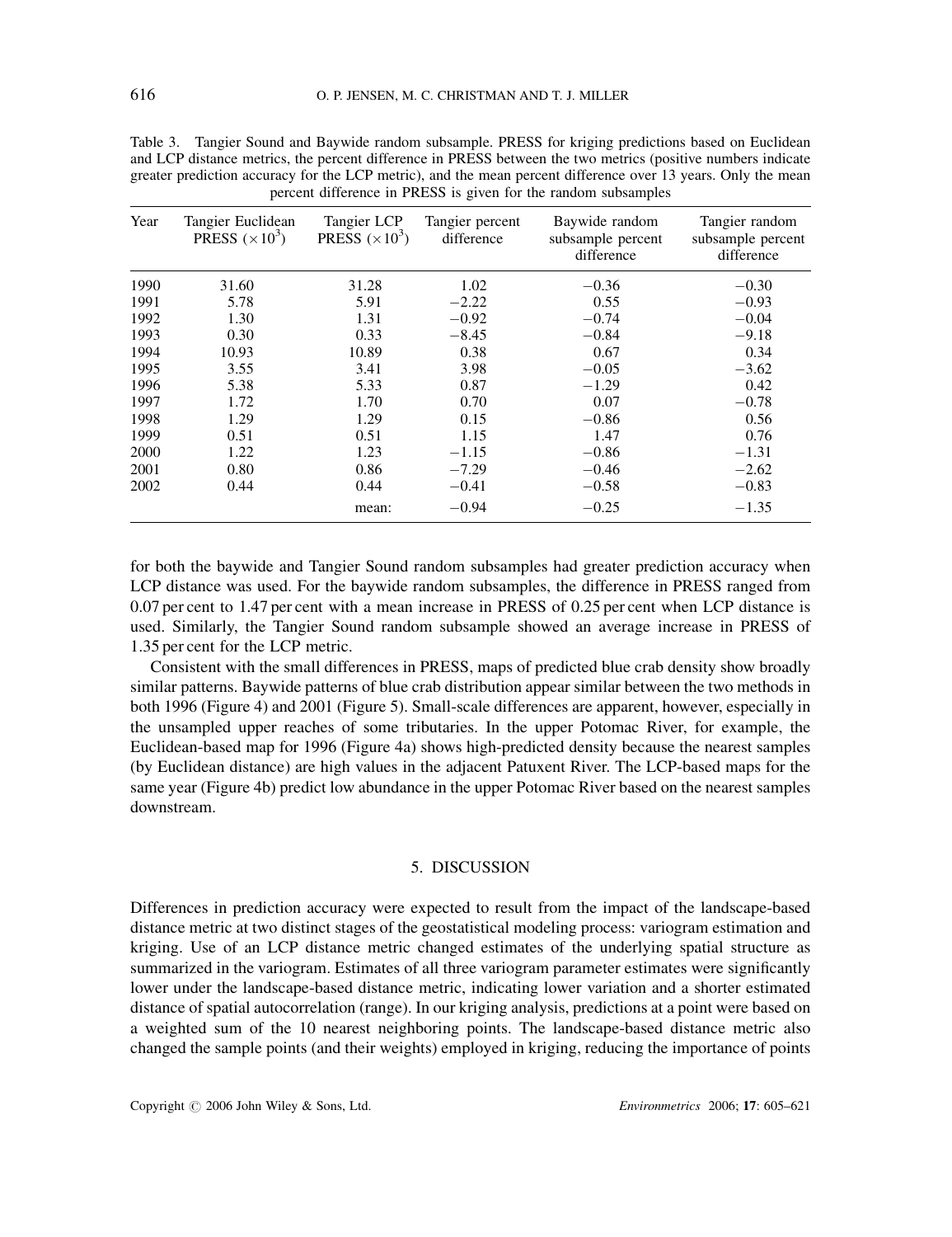

Figure 4. Map of predicted 1996 blue crab density (individuals per  $1000 \text{ m}^2$  based on a Euclidean distance metric (a) and an LCP distance metric (b). Note: negative values are a result of the two-stage (detrending then kriging residuals) approach

separated by barriers from the prediction site. We note, that if all observation points were used in prediction, only the weights would have changed. Differences in variogram estimates and kriging neighbors and their associated weights, however, did not yield a consistent effect on the accuracy of the kriging predictions. No consistent improvements in kriging accuracy were seen even when the analysis was restricted to areas of the Bay with many barriers (the Tangier Sound analysis) or when distances among points were increased (the random subsample analyses).

Given the impact of the alternative distance metric on the variogram, why did we not see similar impacts on prediction accuracy and the prediction maps? Although many factors interact to influence prediction accuracy, the unique shape of Chesapeake Bay may have played a role in reducing the increase in accuracy that was expected from the LCP distance metric. Many of the Bay tributaries, particularly on the west side, run parallel to one another. Because of this parallel orientation, the nearest point in an adjacent tributary is often at approximately the same distance from the tributary mouth (Figure 6). Such a point, while in a different tributary, may well show similar blue crab density because of its similar location relative to the tributary mouth. In fact, distance from the Bay mouth is a useful predictor of female blue crab density (Jensen *et al.*, 2005) because it is correlated with many biologically relevant variables. In this case, predictions using points in adjacent tributaries may actually be more accurate.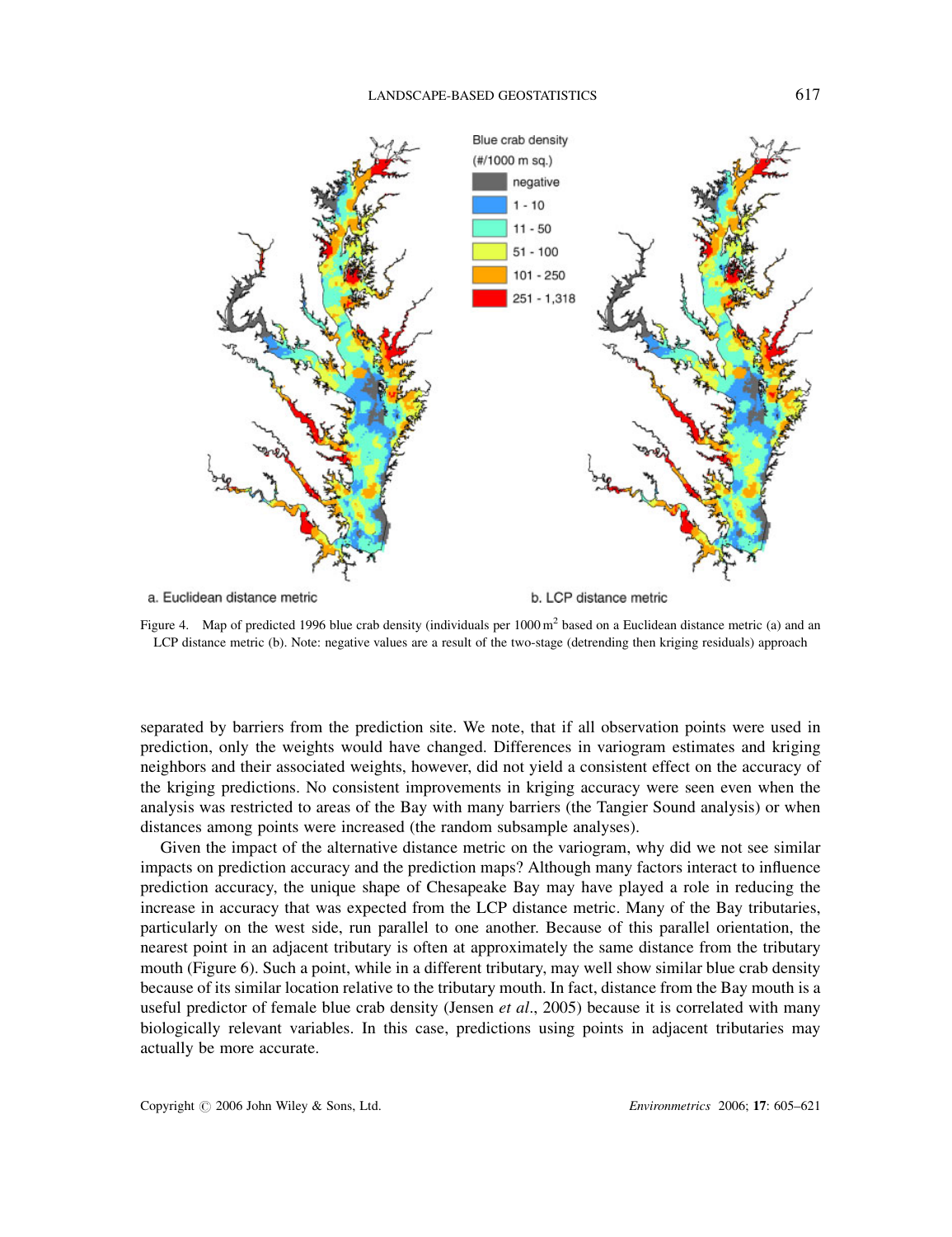

Figure 5. Map of predicted 2001 blue crab density (individuals per  $1000 \text{ m}^2$  based on a Euclidean distance metric (a) and an LCP distance metric (b). Note: negative values are a result of the two-stage (detrending then kriging residuals) approach

Chemical and biological differences among adjacent tributaries— factors which might favor a landscape-based distance metric—are perhaps less important in the Chesapeake Bay where similar tributaries tend to be clustered geographically. For example, the adjacent Potomac and Patuxent Rivers on the western shore both drain large urban areas (Washington DC and the Baltimore–Washington corridor). The watersheds of most eastern shore tributaries all contain flat, rich, agricultural land with relatively little urban development. Such similarities among adjacent tributaries may also influence the relative performance of different distance metrics.

Inter-annual differences were apparent in the relative prediction accuracy of the Euclidean and LCP metrics. Two geographic areas (the entire Bay and Tangier Sound) and random subsets of each area were analyzed, and in no case were the results consistent among all 13 years of data. Neither were the results consistent within a year. For example, in 1990, the LCP metric showed a slight advantage over the Euclidean metric for the Baywide data and the Tangier Sound subset, but a slight disadvantage for both of the random subsamples. Interannual differences in blue crab distribution patterns have been observed and the population has experienced a substantial decline over the study period (Jensen and Miller, 2005). Nevertheless, the small differences in prediction accuracy and the inconsistency both among and within years offer no guidelines regarding the conditions under which an LCP metric would be preferred for kriging.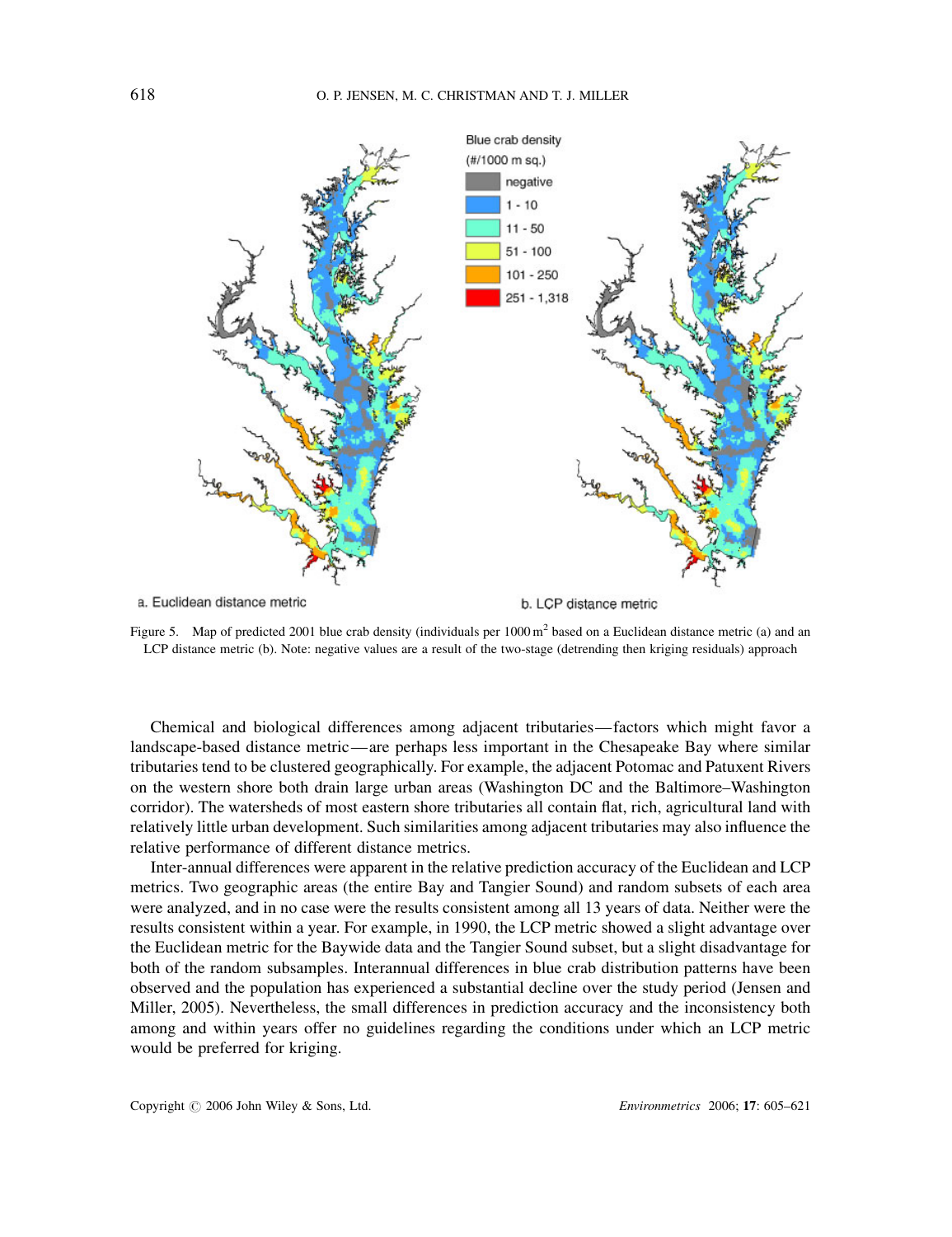

Figure 6. Map of LCP distance (km) from the Bay mouth (represented by the black circle)

We are not the first to attempt landscape distance-based prediction in estuaries, and the results of other approaches to kriging with a landscape-based distance metric have been equally equivocal. Both Little *et al.* (1997) and Rathbun (1998) found improvements in the prediction of some variables but not others. Little et al. (1997) found improvements in prediction accuracy (on the order of 10–30 per cent reduction in PRESS) for only four out of eight variables when they applied a linear network-based distance metric. For the other four variables, use of the network-based distance metric actually increased the PRESS by 5–10 per cent. Rathbun (1998) found slight improvements in cross-validation accuracy using a water distance metric for predicting dissolved oxygen but slightly worse accuracy when predicting salinity. Although variogram parameter estimates differed between the two distance metrics in the Rathbun (1998) study with the water distance metric resulting in higher variance and a longer range, no systematic comparisons were possible in that study since only one sample was analyzed.

Two recent studies in stream systems (Torgersen et al., 2004; Gardner et al., 2003) apply geostatistical tools based on the distance between sample sites along a stream network. Torgersen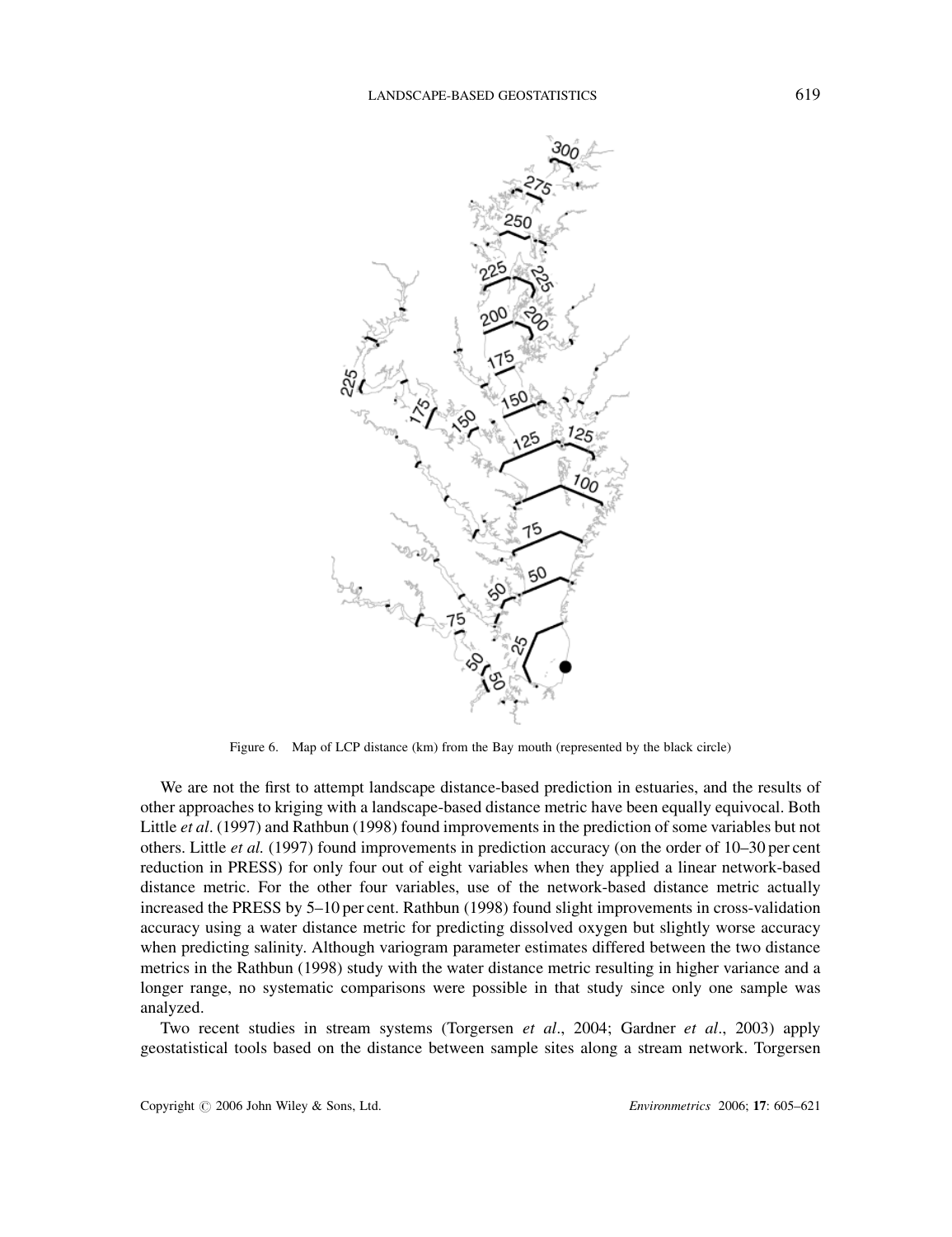et al. (2004) used a network-based distance metric to quantify spatial structure in cutthroat trout abundance in an Oregon stream system. Although the distance metric they used provided clear variogram patterns, no explicit comparison was made with a Euclidean distance metric. Gardner et al. found improvements (lower prediction standard errors and predictions that better met expectations) in the prediction of stream temperature when a network-based metric was used, but did not report crossvalidation statistics. Variogram parameter estimates were also found to change in that study with the network-based metric resulting in smaller nugget but longer range.

The effect of alternative distance metrics on variogram parameter estimates is difficult to predict since opposing influences may interact. For example, increasing the distance between points is likely to result in a longer estimated range, as seen in the Rathbun (1998) and Gardner *et al.* (2003) studies. Since a landscape-based metric reduces the influence of points separated by a barrier, which are expected to differ more than their Euclidean separation would suggest, it also seems likely to reduce the sill parameter (as seen in this study), a measure of overall variability. However, when variograms do not show a clear inflection point at the sill, the range and the sill parameters are highly correlated; that is, a variogram model with higher or lower values of both the sill and range may also provide an adequate fit to the data. This correlation makes the overall effect of the distance metric unpredictable since increases in the range of spatial autocorrelation may be masked by the effect of a decrease in the sill.

While we present the simple binary (passable or barrier) case in our example, the LCP approach can incorporate varying degrees of impedance to the continuity of the process or population under study. For example, one type of habitat may represent an insurmountable barrier while another may only slow the spread of the process. Parameters used to define the degree of impedance or 'cost' of different landscape types could come from many sources depending on the type of variable studied. For mobile organisms, costs could be based on studies of animal movement, although the extent to which different habitat types present a barrier to movement may not be static (Thomas et al., 2001). For temporary barriers the cost might simply be the inverse of the fraction of time that the barrier is passable. For spatial modeling of chemical contaminants, cost parameters might come from laboratory experiments of diffusion and transport in different media.

Landscape ecologists have long recognized that Euclidean distance is rarely the most appropriate metric when considering the ecological relatedness among points in a landscape (Forman and Godron, 1986). When flows between points are of interest 'time-distance', that is, the quickest route, may be preferable. However, time-distance requires detailed knowledge of how an organism or contaminant disperses through various habitat types. Time-distance has an added complication in that it may be asymmetric, where the time-distance from A to B is not necessarily the same as that from B to A. This is likely to be the case in stream systems, hilly terrain, and other environments that impose directionality on movement. Nevertheless, the idea that the distance metric should reflect the relative ease/speed of moving along a particular path remains valid.

The LCP approach to variogram estimation and kriging presented here represents an easily incorporated modification to commonly used geostatistical techniques. The benefits of using this approach depend on the study environment (e.g., scale and extent of barriers), the spatial distribution of the variable being studied, and the study objectives (e.g., variogram estimation, mapping, or quantitative prediction). Although the expected increases in prediction accuracy did not materialize in this study, the relatively unique configuration of parallel tributaries within the Bay may have been partly responsible. This approach, however, is a general one and can be applied to other locations or data sets for which greater differences in accuracy may be found. The potential also exists for the LCP distance metric to be incorporated into other types of spatial analyses such as home range estimation, habitat modeling, and deterministic interpolation methods.